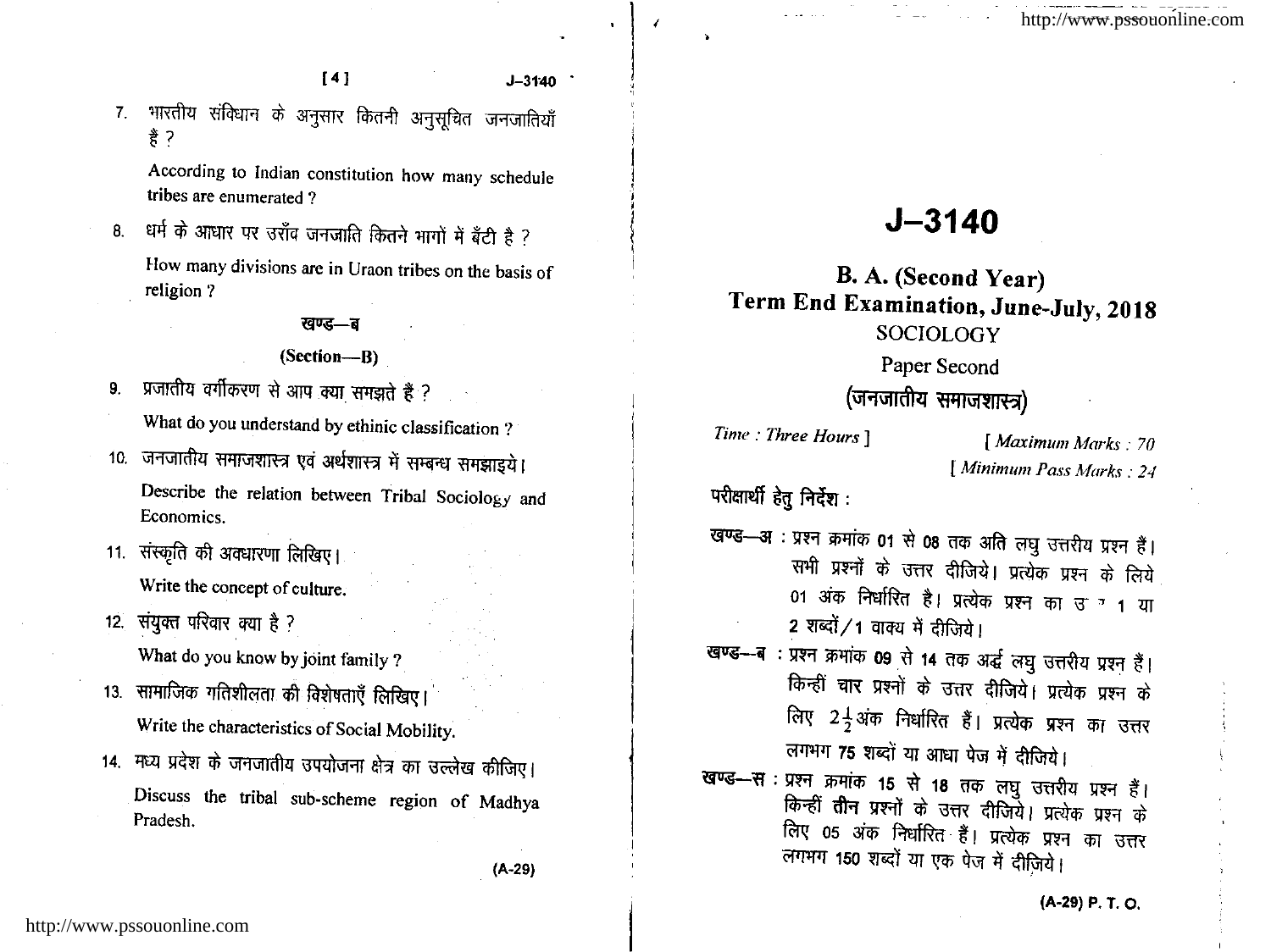- खण्ड-ंद: प्रश्न क्रमांक 19 से 22 तक अर्द्ध दीर्घ उत्तरीय प्रश्न हैं। किन्हीं दो प्रश्नों के उत्तर दीजिये। प्रत्येक प्रश्न के लिए 10 अंक निर्धारित हैं। प्रत्येक प्रश्न का उत्तर लगभग 300 शब्दों या दो पेज में दीजिये।
- खण्ड—इ: प्रश्न क्रमांक 23 एवं 24 दीर्घ उत्तरीय प्रश्न हैं। किसी एक प्रश्न का उत्तर दीजिये। प्रत्येक प्रश्न के लिए 17 अंक निर्धारित हैं। प्रत्येक प्रश्न का उत्तर लगभग 600-750 शब्दों या 04-05 पेज में दीजिये।

Instructions for Candidate :

- Section- $A:$  Question Nos. 01 to 08 are very short answer type questions. Attempt all questions. Each question carries 01 mark. Answer each of these questions in  $1$  or  $2$  words/ $1$  sentence.
- Section-B: Question Nos. 09 to 14 are half short answer<br>type questions. Attempt any *four* questions. Each question carries  $2\frac{1}{2}$  marks. Answer each of these questions in about 75 words or half page.
- Section- $C:$  Question Nos. 15 to 18 are short answer type questions. Attempt any three questions. Each question carries 05 marks. Answer each of these questions in about 150 words or one page.
- Section-D: Question Nos. 19 to 22 are half long answer type questions. Attempt any two questions. Each question carries l0 marks. Answer each of these questions in about 300 words or two pages

 $1^3$  J-3140

Section-E: Question Nos. 23 and 24 are long answer type questions. Attempt any one question. Each question carries i7 marks. Answer each of these questions in about 600-750 words or  $04 - 05$  pages.

#### खण्ड—अ

### (Section-A)

1. भारत की सम्पूर्ण जनसंख्या का लगभग कितने प्रतिशत भाग जनजातियाँ है ?

Out of total population of India, tribal population consist .............. percent.

- 2. "जाति एक बन्द वर्ग है", यह कथन किसका है ? "Caste is a close class", who has stated it ?
- 3. "सभ्यता समाज में मानव का मानवीकरण है", यह कथन  ${\rm d} \sigma$   ${\rm d} \sigma$   ${\rm d} \sigma$   ${\rm d} \sigma$   ${\rm d} \sigma$

"Civilization is a humanization of human in society". who has'stated it ?

- 4. अंग्रेजी शब्द 'Family' का उदगम किस भाषा से हुआ है ? English word 'Family' is derived from which language ?
- 5. "सामाजिक एवं सांस्कृतिक गतिशीलता" नामक पुस्तक किस ार्ष में प्रकाशित हुई ?

In which year, the book "Social and Cultural Mobility" was published ?

 $6$  जनजातीय विकास खण्ड किस योजनाकाल में स्थापित किये गये ?

Tribal development section was established in which planning session ?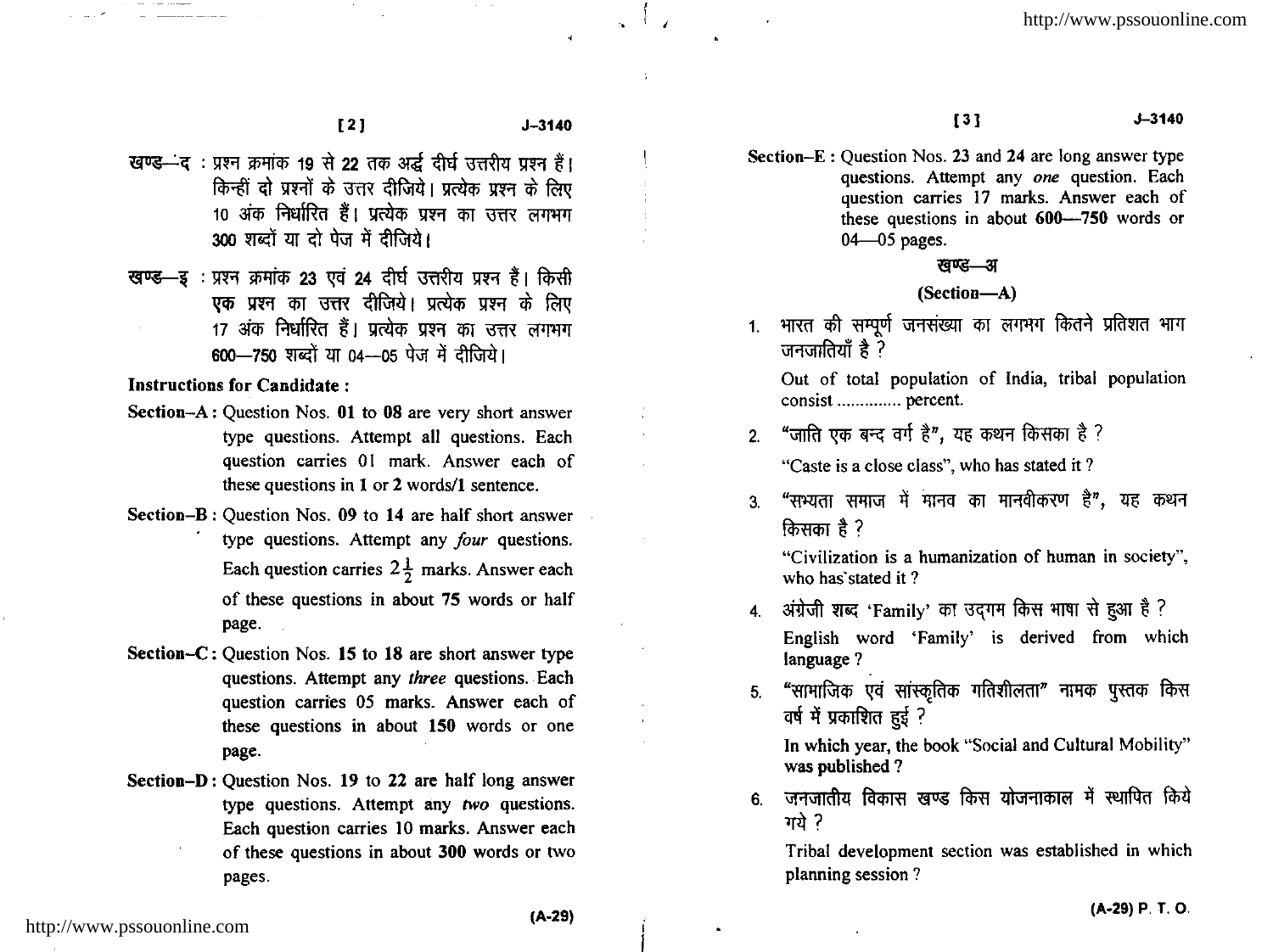$J - 3140$ 

#### खण्ड—स

#### (Section--C)

15. जनजातियों की शिक्षा सम्बन्धी समस्याओं का वर्णन कीजिए।

Describe the problems of tribal community related to education.

16. छत्तीसगढ़ की जनजातियों के प्रकार बताइये।

Explain the types of tribal communities in. Chhattisgarh.

17. अर्थव्यवस्था का अर्थ स्पष्ट कीजिए।

ž.

Clarify the meaning of economy.

18. खड़िया जनजाति की आर्थिक स्थिति का वर्णन कीजिए।

Describe the economic life style of Khadiya Tribe.

## खण्ड-द

(Section-D)

19. जनजातीय समाजशास्त्र से आप क्या समझते हैं ? इसकी प्रकृति का उल्लेख कीजिए।

Write a note on Tribal Sociology and explain its nature.

- 20. जनजातीय परिवार व्यवस्था पर प्रकाश डालिए। Elucidate over Tribal family system.
- भारतीय जनजातियों के सामाजिक एवं राजनैतिक आन्दोलनों  $21<sub>1</sub>$ की विवेचना कीजिए।

Explain the social and political movements of Indian Tribes.

(A-29) P. T. O.

http://www.pssouonline.com